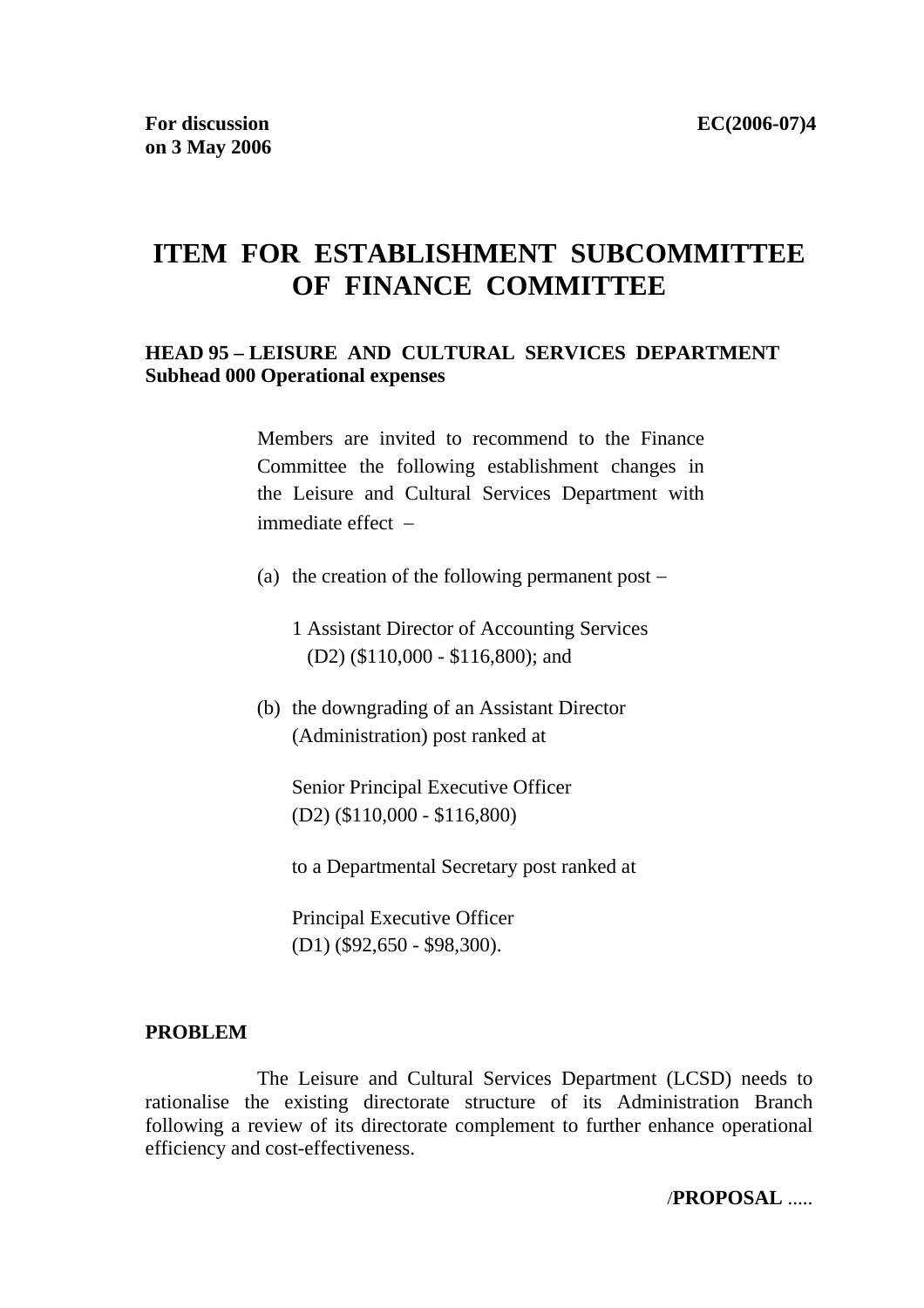# **PROPOSAL**

```
2. We propose –
```
- (a) to create one permanent post of Assistant Director of Accounting Services (ADAS) (D2) for undertaking the duties of an Assistant Director (Finance) (AD(F)) overseeing the Finance and Supplies Division in the LCSD; and
- (b) to downgrade the Assistant Director (Administration) (AD(A)) post ranked at Senior Principal Executive Officer (SPEO) (D2) to a Departmental Secretary (DS) post ranked at Principal Executive Officer (PEO) (D1) to perform administration and human resource management functions in the LCSD.

# **JUSTIFICATION**

3. The LCSD has three branches, viz. the Leisure Services Branch, the Cultural Services Branch and the Administration Branch. The two operation branches are each headed by a Deputy Director (DD) at D3 level. The Administration Branch is currently headed by a Deputy Director (Administration) (DD(A)) filling a supernumerary post at the rank of Administrative Officer Staff Grade B (AOSGB) (D3). The existing organisation chart of the LCSD is at Enclosure 1.

4. In order to further enhance operational efficiency and costeffectiveness, the Department has critically reviewed the directorate complement of its Administration Branch. The Department has laid down a new management framework and has consolidated the operation of the human resources teams, the financial and contract management teams, the facility planning teams, the information technology (IT) teams as well as the quality audit team. In the light of the experience gained during the review, we propose to slightly adjust the division of labour such that an AD(F) will oversee the accounting, value for money/quality audits, supplies as well as IT functions; and a DS will perform the housekeeping, human resource management and planning functions. Also, we consider that operationally, the Information and Public Relations Section should report directly to the Director of Leisure and Cultural Services (DLCS) in order to render timely support on emergency and operation matters. The proposed staff complement is both cost-effective and functional.

Encl. 1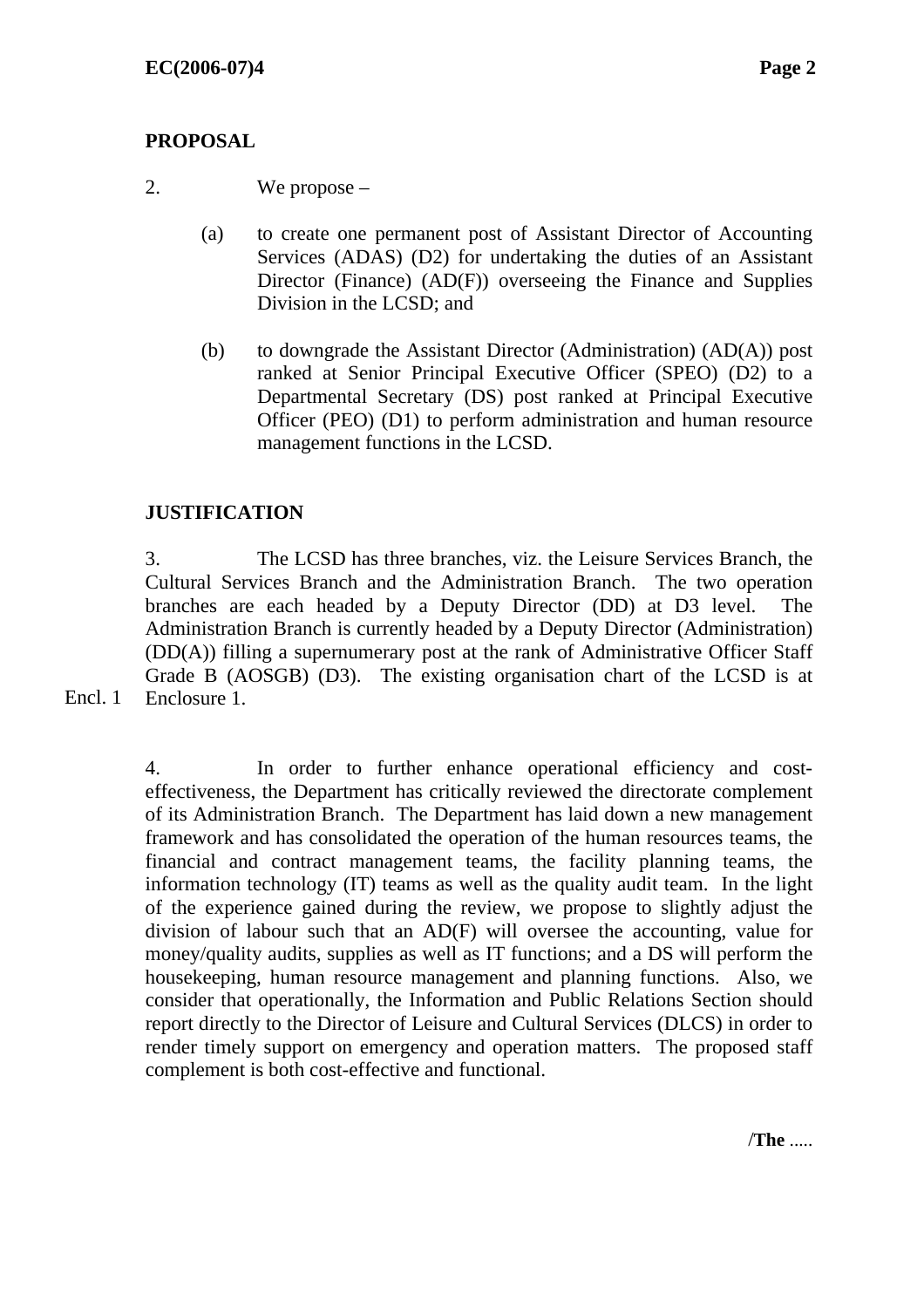## **The AD(F) Post**

5. Given the multi-faceted operation of the LCSD which not only includes sports and cultural promotion, but also major event organisation, subvention management and monitoring as well as outsourcing, the Department needs to put in place prudent financial control to ensure that its operating expenditure budget (\$4.9 billion for 2006-07) is well spent. The LCSD has earlier reviewed its overall financial operations and come to the view that it requires a professional and experienced Treasury Accountant at ADAS level to lead a dedicated Finance and Supplies Division to oversee financial management, contract management, information and control systems as well as supplies and stores management. A supernumerary AD(F) post was therefore created on a trial basis by holding against the AD(A) post.

6. With the experience gained during the review, the Department considers it necessary to make permanent the AD(F) post to direct and oversee the operation of a revamped Finance and Supplies Division, which includes the Finance Section, Supplies Section, Management Services and Statistics Section and the Information Technology Section. The AD(F) will also provide functional support to the DLCS in supervising the work of the Quality Assurance Section. Detailed justifications for the proposed AD(F) post are set out in paragraphs 7 to 10 below.

### *Increased Responsibilities and Complexity of the Work of the AD(F)*

7. The LCSD has a substantial annual operating expenditure envelope of about \$4.9 billion and an estimated revenue collection of over \$750 million for 2006-07. The LCSD also manages \$328 million in subventions for 2006-07. Besides, the Department processes and manages over 859 contracts ranging from the provision of cleansing services, acquisition of bird food, bathing sheds to catering services with an aggregate contract value of \$3 billion as at the end of 2005.

8. For a department with a complex financial structure and an annual recurrent budget of such scale, we consider it operationally justified to have an experienced professional at ADAS level to serve as the departmental finance manager. The AD(F) will be a key member of the Department's senior management team and plays a major role in the Department's policy formulation and planning processes. He will also plan, supervise, monitor and control the accounting, costing and procurement activities, as well as assess the financial and resource implications of both new and established policies and services, and formulate options to ensure that objectives are achieved with optimum efficiency.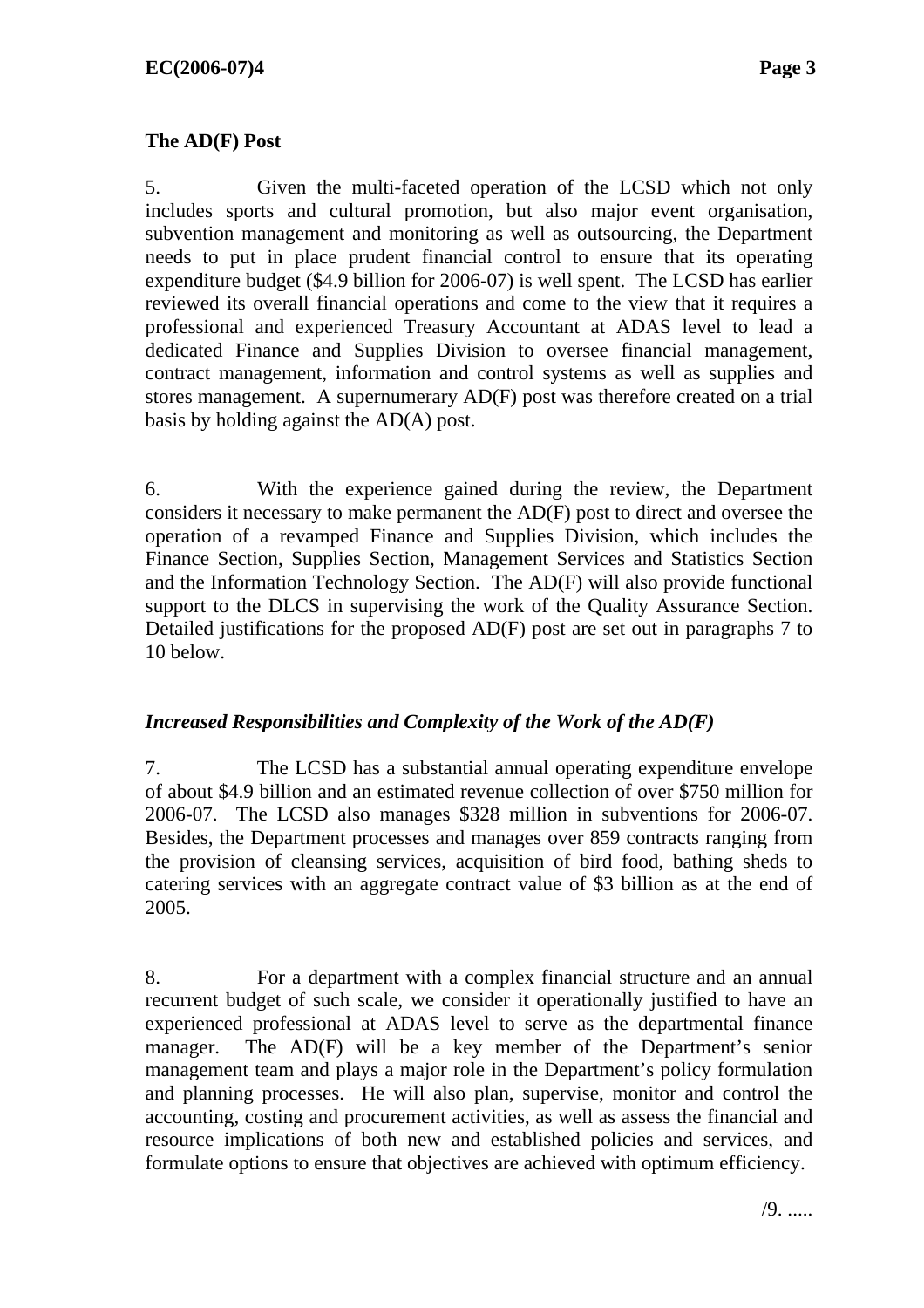9. The proposed AD(F) will report to the DLCS and work closely with the operational DDs and their branch administration teams. As the departmental finance manager, the AD(F) will supervise and oversee the whole range of financial and supplies functions, and be responsible in particular for the following –

- (a) *Strategic Financial Management –* The AD(F) will take up managerial, accounting and controlling responsibilities for the finances of the LCSD. The work includes the formulation of financial policies and objectives, and developing and managing financial performance indicators in support of various financial management processes.
- (b) *Subvention Management –* The AD(F) will manage and monitor the subventions to sports and arts organisations. The work includes the allocation and payment of subventions, expenditure control of the subvented organisations, and the development of information and control systems to ensure the effective use of subvention funds.
- (c) *Contract Management* The AD(F) will be responsible for the development and management of an effective contract management system to improve the standards and practices in the selection and supervision of contractors. He will monitor the contractors' performance, refine and review the financial and accounting arrangements and enforce contract terms and conditions across the Department. He will also direct and oversee the development of a comprehensive computer system, i.e. the Contract Management System for automating the procurement and contract management processes.
- (d) *Value-for-money Studies* The AD(F) will provide financial advice, analyse and evaluate efficiency enhancement projects and direct value-for-money and business process re-engineering studies on the Department's operations.
- (e) *Development of Financial Management and Information Systems*  The AD(F) will be responsible for the development, management and maintenance of the departmental financial management and information systems, examples of which are the full launching of the Purchasing Card System and the Direct Purchasing Authority System in 2006. Both programmes will facilitate work flow and enhance efficiency on low value purchases that account for an annual expenditure of over \$200 million.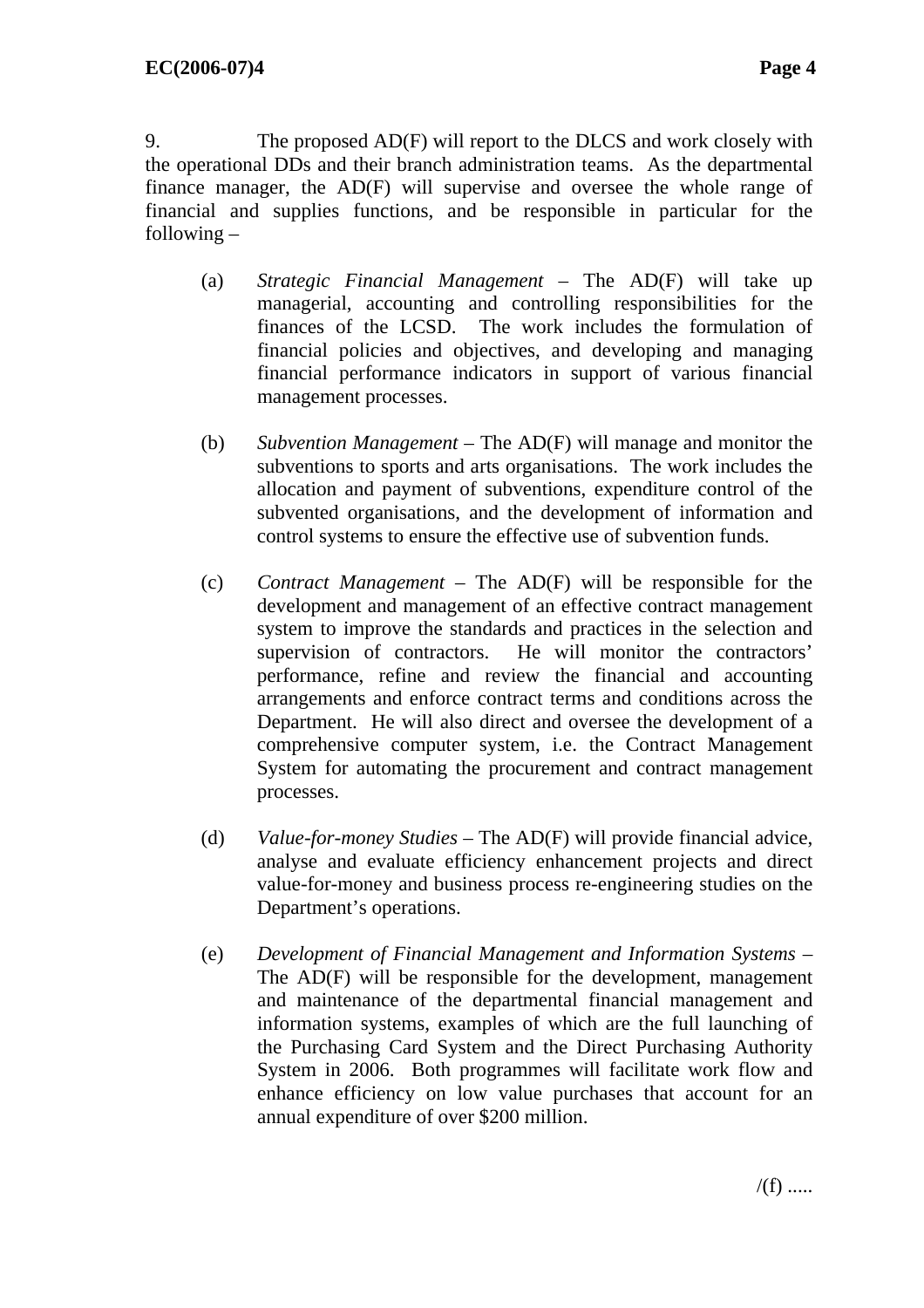(f) *Management of Internal Audit –* The Quality Assurance Section, which undertakes the Department's internal audit and subvention inspection functions will directly report to the DLCS to maintain independence of the Section. The AD(F) will advise the DLCS on the management and development of the functions to assure the professional quality of service delivery. These functions have become increasingly important and complex with the growth of the Department and the subvented organisations.

## *Alternatives Considered*

10. We have considered the alternative of creating a Chief Treasury Accountant (CTA) (D1) post instead of an ADAS (D2) post to lead the Finance and Supplies Division. However, the duties and responsibilities of the AD(F) as the departmental finance manager are very significant both in terms of complexity and importance. We consider that it is more appropriate to have an ADAS to undertake the financial responsibility to support a large department like the LCSD for the provision of cost-effective services to the public. We have consulted the Director of Accounting Services who fully supports the proposed creation of the ADAS post.

## **The DS Post**

### *Departmental Administration*

11. The proposed DS will report directly to the DLCS. He will supervise and oversee the operation of a new Administration Division after the dissolution of the Administration Branch. The Administration Division will consist of the General Administration Section, Personnel Services Section, Personnel Resources Section, Translation and Interpretation Section and the Training Section. The DS will work independently on the whole range of departmental administration functions. These include developing strategies to enhance occupational safety and health, formulating and enforcing departmental policy on the protection of personal data and equal opportunities, developing a cross-branch training strategy to cater for operational needs and fostering green management within the Department. We consider that a directorate officer at the PEO rank is appropriate to undertake these responsibilities and therefore propose to downgrade the AD(A) post from SPEO to PEO for taking up the duties of the proposed DS post.

/*Human* .....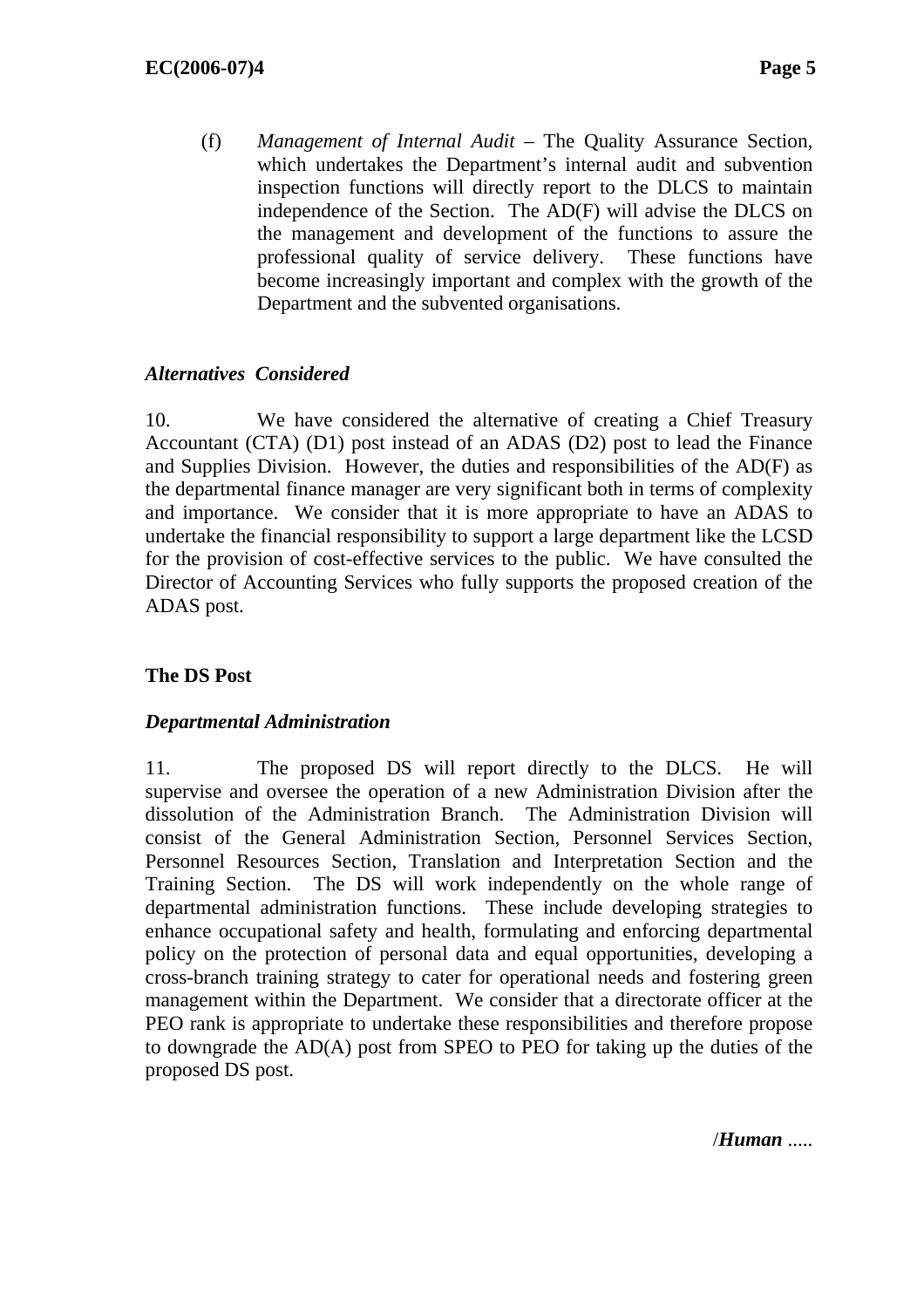## *Human Resource Management*

12. The LCSD employs about 9 600 staff and has a complex staff mix. In addition, the Department employs a few thousand part-time staff such as parttime instructors, carnival organisers, ushers, ticketing assistants, etc. during the peak periods each year. As the departmental human resource manager, the proposed DS will be responsible for the full range of human resource management functions regarding recruitment, employment terms and benefits, training and development, promotion, establishment control, manpower and succession planning, discipline, conditions of service, etc. He will also oversee staff relations matters. There are currently 19 staff unions/associations representing the various grades and groups of staff in the Department. Apart from communicating with staff through the formal consultative machinery such as the Departmental Consultative Committee and the General Grades Consultative Committee, the Department, as a good practice, organises regular meetings with individual staff unions twice a year. The DS will steer his staff relations team in fostering vertical and lateral communication within the Department and he will also be the head of over 1 800 general grades staff in the Department. He will play a crucial role in the formulation of human resource strategy for the management of all departmental staff as well as non-civil service contract staff of the Department.

## *Overall Facility Planning*

13. The Deputy Director (Leisure Services) (DD(LS)) will serve as the overall departmental coordinator for planning policies and strategies which cover both leisure and cultural facilities and overseeing the interface with the District Councils on the planning of such projects. The DS will provide support to the DD(LS) in monitoring the implementation of all projects and will work with the two operation branches to identify priority projects.

### *Alternatives Considered*

14. We have considered the alternative of retaining the AD(A) post at SPEO (D2) rank, but concluded that with the responsibilities of the post pared down to mainly supervision of the daily operation of the Administration Division and the execution of human resource management and staff relations functions, it is more appropriate that the duties be undertaken by a DS at PEO (D1) level. We have also considered the feasibility of absorbing the above duties by existing directorate or non-directorate staff. However, for a large department of this scale, it is impracticable for the existing directorate officers to share out the DS's duties without adversely affecting the discharge of their own schedules of duties. It is also not suitable nor practicable for the existing Chief Executive Officers in the Department to take up the duties in view of the complexity and volume of work involved. There are thus no better alternatives than the proposed downgrading of the AD(A) post at SPEO rank to a DS post at PEO rank.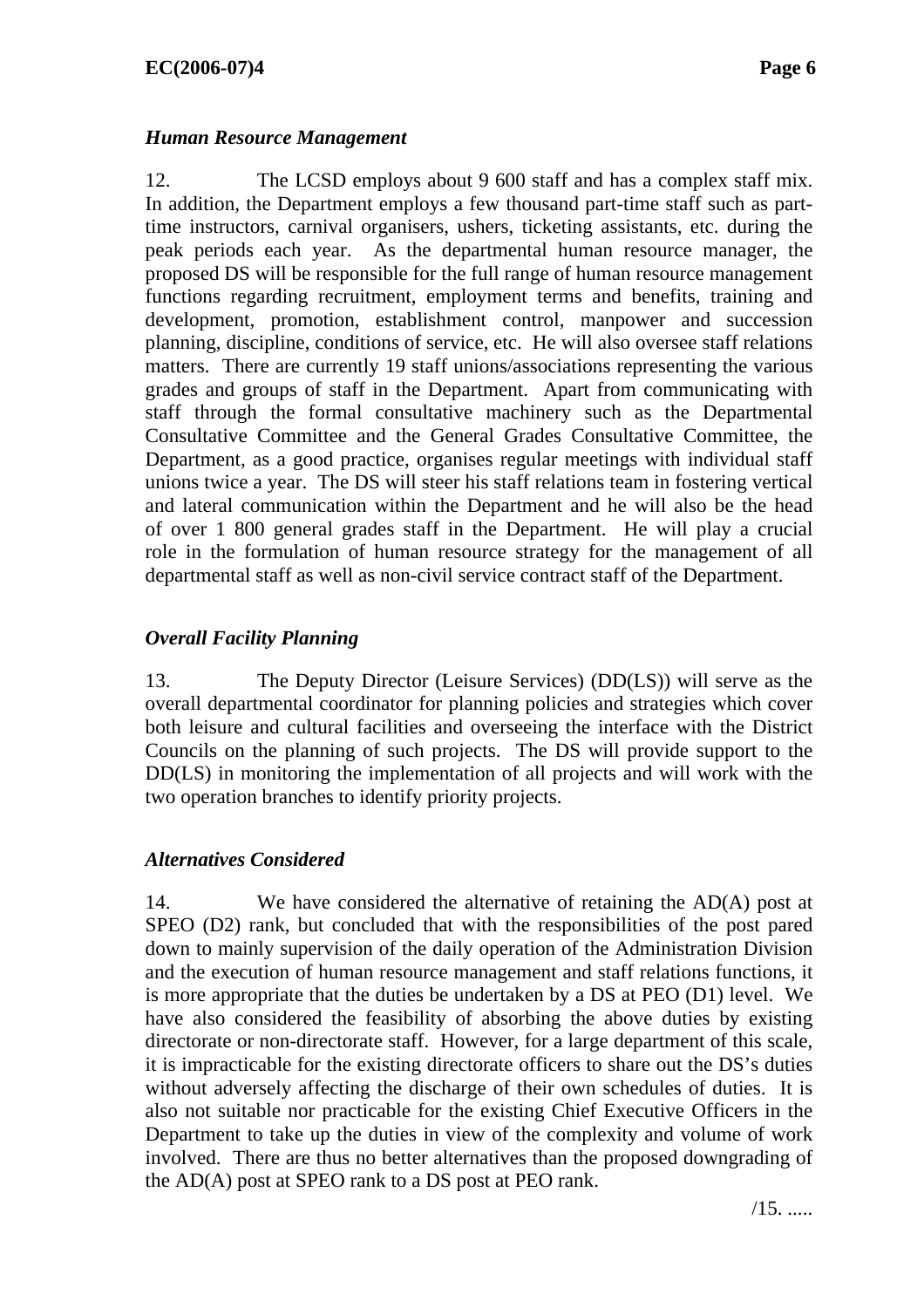15. The job descriptions of the proposed AD(F) and DS posts are at Enclosures 2 and 3 respectively. The proposed new organisation chart of the LCSD is at Enclosure 4. Encls. 2 & 3 Encl. 4

## **FINANCIAL IMPLICATIONS**

16. The staffing proposals will bring about an additional notional annual salary cost at mid-point (NAMS) of \$1,144,200 as follows –

| Post                            | <b>NAMS</b><br>\$ | <b>No. of Post</b> |   |  |
|---------------------------------|-------------------|--------------------|---|--|
| Creation of permanent posts     |                   |                    |   |  |
| $ADAS$ (D2)                     |                   | 1,360,800          |   |  |
| PEO(D1)                         |                   | 1,144,200          |   |  |
|                                 | Sub-total $(a)$   | 2,505,000          | 2 |  |
| Deletion of permanent post      |                   |                    |   |  |
| SPEO(D2)                        |                   | 1,360,800          |   |  |
|                                 | Sub-total $(b)$   | 1,360,800          | 1 |  |
| Net additional cost $(a) - (b)$ |                   | 1,144,200          |   |  |
|                                 |                   |                    |   |  |

17. The net additional full annual average staff cost of the proposals, including salaries and staff on-cost, is \$1,784,000. There are sufficient funds in the 2006-07 Estimates of the LCSD to meet the cost of the proposals.

### **CONSULTATION WITH LEGISLATIVE COUNCIL PANEL**

18. We consulted the Legislative Council Panel on Home Affairs on 7 April 2006. The majority of the Members of the Panel supported the proposals.

### **BACKGROUND INFORMATION**

19. The LCSD is one of the five largest government departments in terms of establishment. It manages some 2 000 sports and cultural venues. The number of permanent directorate posts deployed on the delivery of leisure and cultural services has been significantly reduced to 10 from 17 in the days of the former Municipal Councils.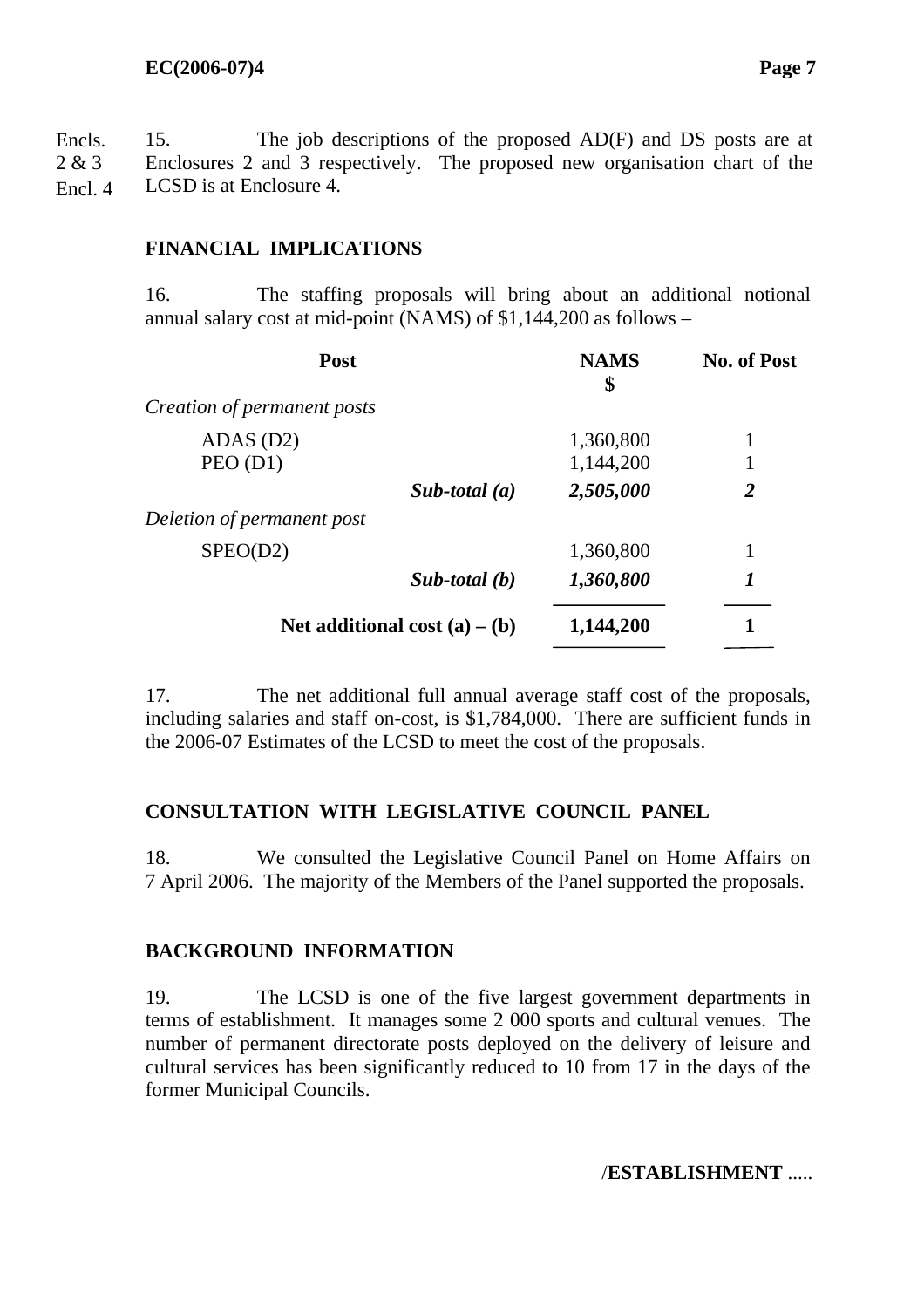## **ESTABLISHMENT CHANGES**

20. The establishment changes of the LCSD in the last two years are as follows –

|                                | <b>Number of posts</b>                     |                              |                              |  |  |  |
|--------------------------------|--------------------------------------------|------------------------------|------------------------------|--|--|--|
| <b>Establishment</b><br>(Note) | <b>Existing</b><br>(as at<br>1 April 2006) | As at<br><b>1 April 2005</b> | As at<br><b>1 April 2004</b> |  |  |  |
|                                | $\Omega^{\#}$                              |                              | 10                           |  |  |  |
| В                              | 299                                        | 298                          | 306                          |  |  |  |
|                                | 7087                                       | 7 1 8 7                      | 7 5 5 4                      |  |  |  |
| <b>Total</b>                   | 7396                                       | 7495                         | 7870                         |  |  |  |

Note:

A – ranks in the directorate pay scale or equivalent

- B non-directorate ranks, the maximum pay point of which is above MPS Point 33 or equivalent
- C non-directorate ranks, the maximum pay point of which is at or below MPS Point 33 or equivalent
- # As at 1 April 2006, there was no unfilled permanent directorate post in the LCSD.

## **CIVIL SERVICE BUREAU COMMENTS**

21. Having regard to the need for dedicated directorate support on financial and human resource management functions, the Civil Service Bureau considers that the proposed staffing proposals contained in this paper are functionally justified. The grading and ranking of the posts to be created are appropriate having regard to the level and scope of responsibilities involved.

## **ADVICE OF THE STANDING COMMITTEE ON DIRECTORATE SALARIES AND CONDITIONS OF SERVICE**

22. The Standing Committee on Directorate Salaries and Conditions of Service has advised that the grading proposed for the posts would be appropriate if the proposals were to be implemented.

------------------------------------

Home Affairs Bureau April 2006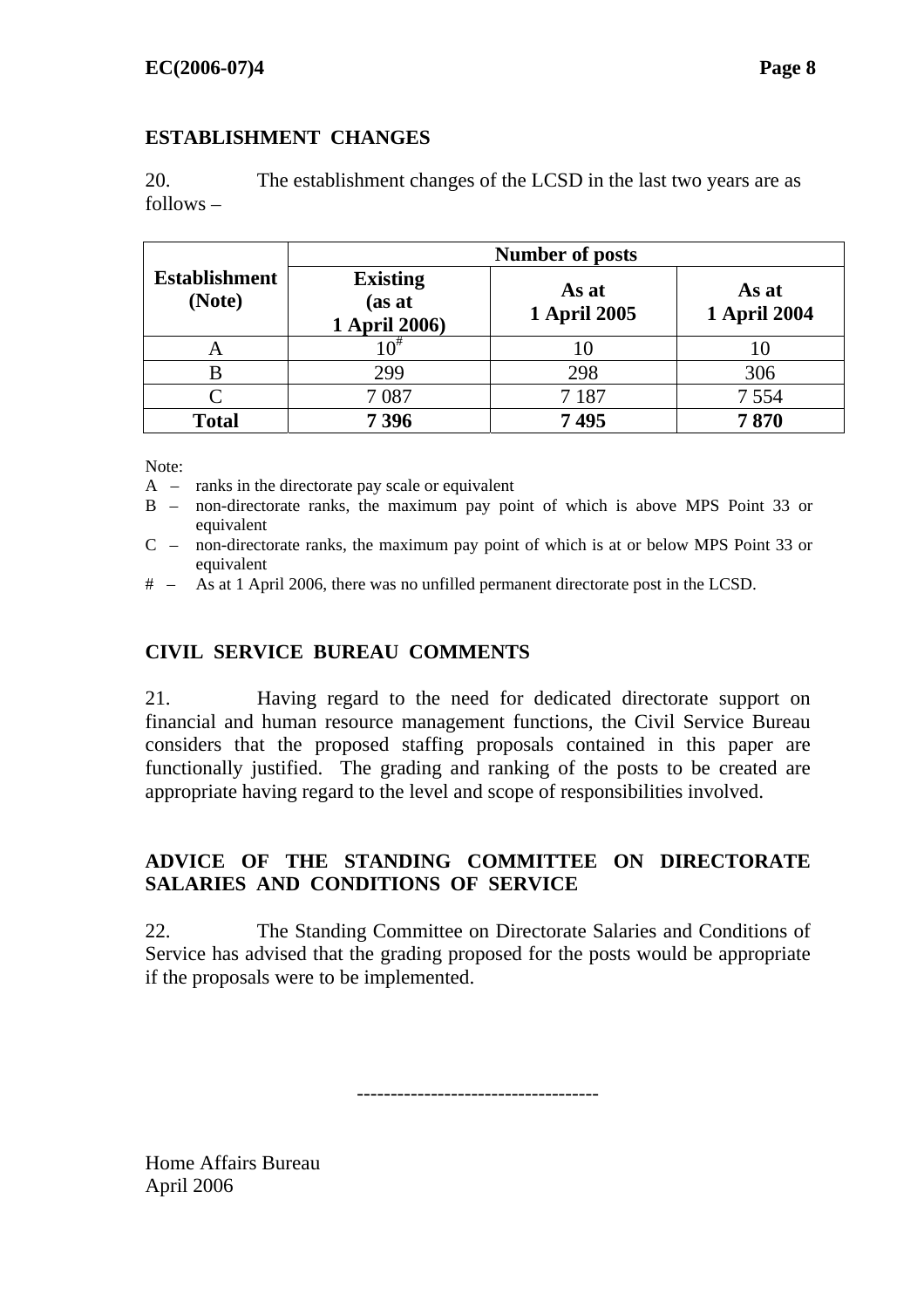# **Existing Organisation Chart of the Leisure and Cultural Services Department**

**Enclosure 1 to EC(2006-07)4** 

|                                                                                                                                                                                         |                                                                                                                                                         |                                                                                                                                                                                                                                                                                                                                           |                                                                       |                                                                                                                                                                                                                         |                                                                                                                                                                                                                                                    | Director                                                                                                                 |                                                                                                                                    |                                                                                                                                                                                                                                         |                                                                                                                                                                                                                                                         |                                                                                                                                                                                                                                                               |                                                                                                                |                                                                                                                                                                                                               |             |                 |  |  |
|-----------------------------------------------------------------------------------------------------------------------------------------------------------------------------------------|---------------------------------------------------------------------------------------------------------------------------------------------------------|-------------------------------------------------------------------------------------------------------------------------------------------------------------------------------------------------------------------------------------------------------------------------------------------------------------------------------------------|-----------------------------------------------------------------------|-------------------------------------------------------------------------------------------------------------------------------------------------------------------------------------------------------------------------|----------------------------------------------------------------------------------------------------------------------------------------------------------------------------------------------------------------------------------------------------|--------------------------------------------------------------------------------------------------------------------------|------------------------------------------------------------------------------------------------------------------------------------|-----------------------------------------------------------------------------------------------------------------------------------------------------------------------------------------------------------------------------------------|---------------------------------------------------------------------------------------------------------------------------------------------------------------------------------------------------------------------------------------------------------|---------------------------------------------------------------------------------------------------------------------------------------------------------------------------------------------------------------------------------------------------------------|----------------------------------------------------------------------------------------------------------------|---------------------------------------------------------------------------------------------------------------------------------------------------------------------------------------------------------------|-------------|-----------------|--|--|
|                                                                                                                                                                                         |                                                                                                                                                         |                                                                                                                                                                                                                                                                                                                                           |                                                                       |                                                                                                                                                                                                                         |                                                                                                                                                                                                                                                    | (AOSGA) (D6)                                                                                                             |                                                                                                                                    |                                                                                                                                                                                                                                         |                                                                                                                                                                                                                                                         |                                                                                                                                                                                                                                                               |                                                                                                                |                                                                                                                                                                                                               |             |                 |  |  |
|                                                                                                                                                                                         |                                                                                                                                                         |                                                                                                                                                                                                                                                                                                                                           |                                                                       |                                                                                                                                                                                                                         |                                                                                                                                                                                                                                                    |                                                                                                                          |                                                                                                                                    |                                                                                                                                                                                                                                         |                                                                                                                                                                                                                                                         |                                                                                                                                                                                                                                                               |                                                                                                                |                                                                                                                                                                                                               |             |                 |  |  |
|                                                                                                                                                                                         |                                                                                                                                                         | Cultural Services Branch                                                                                                                                                                                                                                                                                                                  |                                                                       |                                                                                                                                                                                                                         | <b>Administration Branch</b>                                                                                                                                                                                                                       |                                                                                                                          |                                                                                                                                    |                                                                                                                                                                                                                                         |                                                                                                                                                                                                                                                         | Leisure Services Branch                                                                                                                                                                                                                                       |                                                                                                                |                                                                                                                                                                                                               |             |                 |  |  |
|                                                                                                                                                                                         | (SADMS) (D3)                                                                                                                                            | Deputy Director (Culture)                                                                                                                                                                                                                                                                                                                 |                                                                       |                                                                                                                                                                                                                         | Deputy Director (Administration) <sup>(S)</sup><br>(AOSGB) (D3)                                                                                                                                                                                    |                                                                                                                          |                                                                                                                                    |                                                                                                                                                                                                                                         |                                                                                                                                                                                                                                                         | Deputy Director (Leisure Services)<br>(AOSGB) (D3)                                                                                                                                                                                                            |                                                                                                                |                                                                                                                                                                                                               |             |                 |  |  |
|                                                                                                                                                                                         |                                                                                                                                                         |                                                                                                                                                                                                                                                                                                                                           | (planning strategies and policies)                                    |                                                                                                                                                                                                                         |                                                                                                                                                                                                                                                    |                                                                                                                          | ----------- Senior Staff Officer (Headquarters)<br>(planning strategies and policies)                                              |                                                                                                                                                                                                                                         |                                                                                                                                                                                                                                                         |                                                                                                                                                                                                                                                               |                                                                                                                |                                                                                                                                                                                                               |             |                 |  |  |
|                                                                                                                                                                                         |                                                                                                                                                         |                                                                                                                                                                                                                                                                                                                                           |                                                                       |                                                                                                                                                                                                                         |                                                                                                                                                                                                                                                    |                                                                                                                          |                                                                                                                                    |                                                                                                                                                                                                                                         |                                                                                                                                                                                                                                                         |                                                                                                                                                                                                                                                               |                                                                                                                |                                                                                                                                                                                                               |             |                 |  |  |
| Performing<br>Arts<br>Division                                                                                                                                                          | Heritage &<br>Museums<br>Division                                                                                                                       | Libraries &<br>Development<br>Division                                                                                                                                                                                                                                                                                                    | Grade<br>Management<br>& Support<br>Section <sup>#</sup>              | General<br>Administration<br>Section"<br>Personnel                                                                                                                                                                      | Finance<br>& Supplies<br>Division                                                                                                                                                                                                                  | Information<br>Technology<br>Division                                                                                    | Quality<br>Assurance<br>Section <sup>#</sup>                                                                                       | Leisure<br>Services<br>Division 1                                                                                                                                                                                                       | Leisure<br>Services<br>Division 2                                                                                                                                                                                                                       | Leisure<br>Services<br>Division 3                                                                                                                                                                                                                             | East Asian<br>Games<br>Planning<br>Committee                                                                   | Grade<br>Management<br>& Support<br>Sections <sup>#</sup>                                                                                                                                                     |             |                 |  |  |
| Assistant<br>Director<br>(Performing)<br>Arts)                                                                                                                                          | Assistant<br>Director<br>(Heritage &<br>Museums)                                                                                                        | Assistant<br>Director<br>(Libraries $\&$<br>Development)                                                                                                                                                                                                                                                                                  |                                                                       | Services<br>Section <sup>#</sup><br>Personnel<br>Resources                                                                                                                                                              | Assistant<br>Director<br>$(Finance)^{(S)}$<br>(ADAS) (D2)                                                                                                                                                                                          | Head,<br>Information<br>Technology <sup>®</sup>                                                                          | Information &<br>Public<br>Relations<br>Section <sup>#</sup>                                                                       | Assistant<br>Director<br>(Leisure)<br>Services)1                                                                                                                                                                                        | Assistant<br>Director<br>(Leisure)<br>Services)2                                                                                                                                                                                                        | Assistant<br>Director<br>(Leisure<br>Services)3                                                                                                                                                                                                               | Secretariat <sup>#</sup>                                                                                       |                                                                                                                                                                                                               |             |                 |  |  |
| (ADMS) (D2)                                                                                                                                                                             | (ADMS) (D2)                                                                                                                                             | (ADMS) (D2)                                                                                                                                                                                                                                                                                                                               |                                                                       | Section <sup>*</sup><br>Training<br>Section <sup>#</sup><br>Translation &                                                                                                                                               |                                                                                                                                                                                                                                                    |                                                                                                                          |                                                                                                                                    |                                                                                                                                                                                                                                         | Finance<br>Section <sup>#</sup><br>Supplies                                                                                                                                                                                                             |                                                                                                                                                                                                                                                               |                                                                                                                | $(ADMS)$ $(D2)$                                                                                                                                                                                               | (ADMS) (D2) | $(ADMS)$ $(D2)$ |  |  |
|                                                                                                                                                                                         |                                                                                                                                                         |                                                                                                                                                                                                                                                                                                                                           |                                                                       | Interpretation<br>Section <sup>#</sup>                                                                                                                                                                                  | Section <sup>#</sup><br>Management<br>Services &<br><b>Statistics</b><br>Section <sup>#</sup>                                                                                                                                                      |                                                                                                                          |                                                                                                                                    |                                                                                                                                                                                                                                         |                                                                                                                                                                                                                                                         |                                                                                                                                                                                                                                                               |                                                                                                                | Planning<br>Section <sup>*</sup>                                                                                                                                                                              |             |                 |  |  |
| Planning and<br>management<br>of performing<br>arts venues<br>Territory-wide<br>cultural $&$<br>entertainment<br>programmes<br>Monitoring of<br>subventions to<br>arts<br>organisations | Museums,<br>heritage<br>conservation,<br>antiquities $\&$<br>monuments<br>matters<br>Film festivals<br>& archives<br>Cultural<br>exchange<br>programmes | Library<br>services &<br>literary arts<br>Management of<br>public<br>libraries.<br>indoor stadia<br>& Music<br>Office<br>Operation of<br><b>URBTIX</b><br>(computerised)<br>ticketing)<br>Research &<br>development<br>activities                                                                                                         | Administration,<br>resources $\&$<br>grade<br>management<br>functions | Departmental<br>administration<br>support<br>services<br>Human<br>resource<br>management<br>Training<br>Translation &<br>interpretation<br>services<br>Transport<br>services<br>Planning<br>strategies $\&$<br>policies | Departmental<br>$\alpha$ accounting $\&$<br>budgetary<br>control<br>Resources<br>allocation<br>exercise<br>Revenue<br>collection<br>Review of fees<br>& charges<br>Supplies $&$<br>stores matters<br><b>Business</b><br>process re-<br>engineering | Planning,<br>management<br>and develop-<br>ment of<br>departmental<br>information<br>technology<br>systems &<br>services | Internal audit<br>Quality<br>assurance<br>Departmental<br>publicity $\&$<br>public<br>relations<br>Dissemination<br>of information | Facilities<br>management<br>Outsourcing<br>Public-private-<br>partnership<br>projects<br>Prosecution &<br>licensing<br>Computerisation<br>Management<br>and<br>administration<br>of leisure<br>facilities and<br>recreation &<br>sports | Programme<br>management<br><b>Sports</b><br>subvention $&$<br>promotion<br><b>School Sports</b><br>Programme<br>Community<br>Sports Club<br>Project<br>Major events<br>Management and<br>administration<br>of leisure<br>facilities and<br>recreation & | Horticulture &<br>landscaping<br>matters<br>Greening<br>promotion<br>Contract<br>management<br>Management of<br>zoos & aviaries<br>Monitoring of<br>outdoor pursuit<br>facilities & NGO<br>camps<br>Management and<br>administration of<br>leisure facilities | Executive<br>&<br>secretarial<br>support<br>services<br>** The Deputy Director<br>for planning strategies and  | Administration,<br>resources $\&$<br>grade<br>management<br>functions<br>Coordination<br>and planning<br>of capital<br>works<br>projects**<br>(Administration) is responsible<br>policies while the Assistant |             |                 |  |  |
| Legend :                                                                                                                                                                                |                                                                                                                                                         |                                                                                                                                                                                                                                                                                                                                           |                                                                       |                                                                                                                                                                                                                         | Value-for-                                                                                                                                                                                                                                         |                                                                                                                          |                                                                                                                                    | programmes/<br>services in                                                                                                                                                                                                              | sports<br>programmes/                                                                                                                                                                                                                                   | and recreation &<br>sports                                                                                                                                                                                                                                    | and the Assistant Director                                                                                     | Director (Leisure Services)2                                                                                                                                                                                  |             |                 |  |  |
| AOSGA:<br>AOSGB:<br>SADMS:<br>ADMS:<br>ADAS:<br>$\omega$<br>(S)<br>#                                                                                                                    | Contract staff at D1 level                                                                                                                              | Administrative Officer Staff Grade A<br>Administrative Officer Staff Grade B<br>Senior Assistant Director of Municipal Services<br><b>Assistant Director of Municipal Services</b><br><b>Assistant Director of Accounting Services</b><br>Supernumerary directorate posts<br>Section headed by officers remunerated at MPS Point 45 - 49. |                                                                       |                                                                                                                                                                                                                         | money studies<br>Benchmark<br>surveys<br>Research &<br>statistics                                                                                                                                                                                  |                                                                                                                          |                                                                                                                                    | Kowloon<br>Planning of<br>capital works<br>projects in<br>Kowloon<br>region                                                                                                                                                             | services on<br>Hong Kong<br>Island<br>Planning of<br>capital works<br>projects in HK<br>region                                                                                                                                                          | programmes/<br>services in NT &<br>outlying islands<br>Planning of<br>capital works<br>projects in NT<br>region                                                                                                                                               | (Leisure Services)3 are<br>is functionally required to<br>Services Branch and the<br>Cultural Services Branch. | responsible for administrative<br>supervision of the Planning<br>Section. The Planning Section<br>provide support for planning<br>projects of both the Leisure                                                |             |                 |  |  |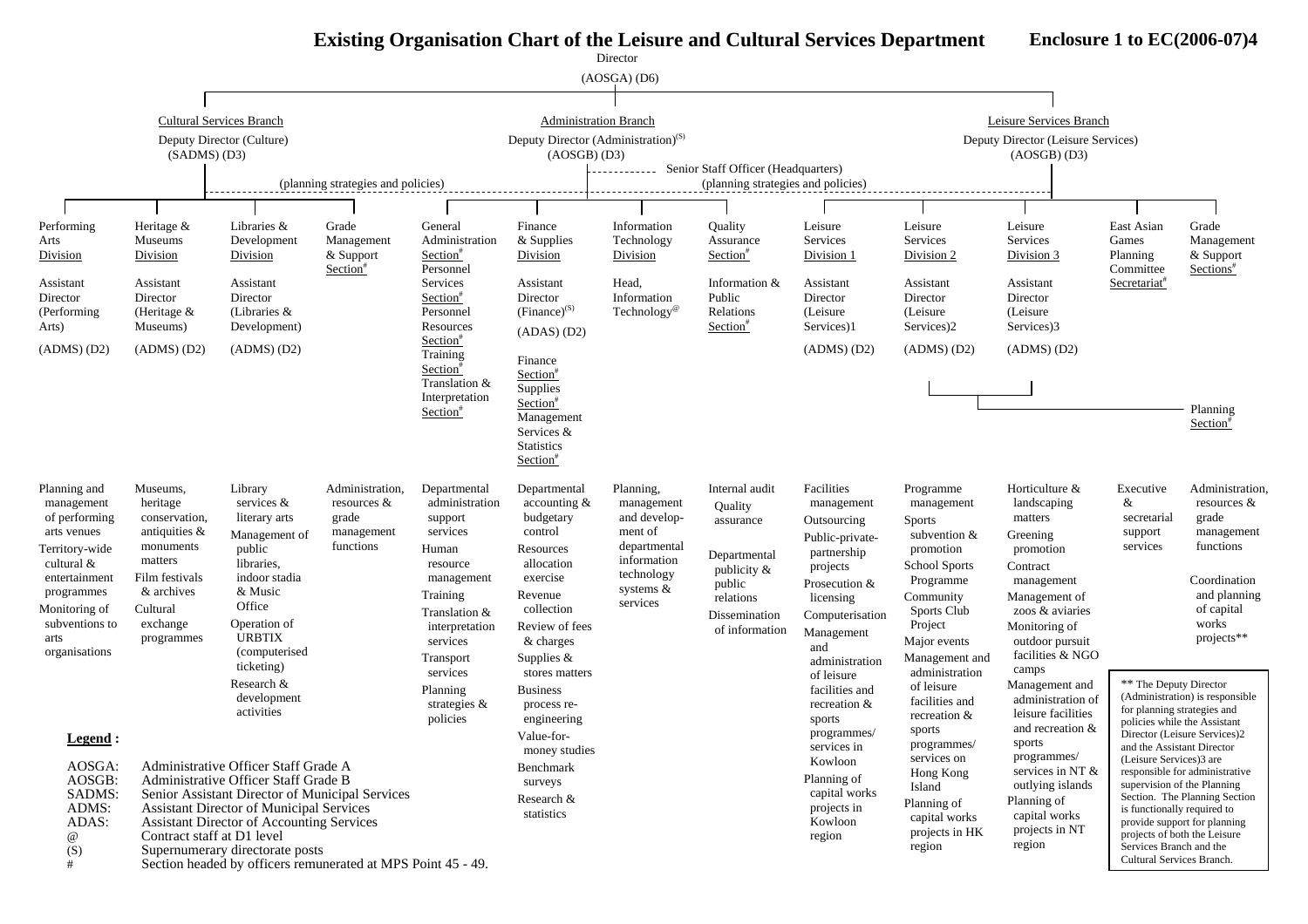## **JOB DESCRIPTION**

| <b>Post Title</b> | : Assistant Director (Finance)                                    |
|-------------------|-------------------------------------------------------------------|
| Rank              | : Assistant Director of Accounting Services (D2)                  |
|                   | <b>Responsible to</b> : Director of Leisure and Cultural Services |

#### **Main Duties and Responsibilities** –

- 1. To oversee the provision of financial, accounting and procurement services in the department, provide professional advice on financial and procurement issues and direct the implementation of financial management policies and initiatives.
- 2. To serve as member of various planning and resource committees/steering groups and be responsible for strategic financial planning for development of new or expanding services, advise on financial implications in policy formulation, evaluate efficiency enhancement initiatives and direct Valuefor-money Studies.
- 3. To direct the preparation of annual estimates and monitor the deployment of financial resources to meet the requirements of individual branches/divisions and corporate objectives of the department.
- 4. As Chairman of the Working Group on Contract Management; to develop, review and monitor the implementation of departmental policies and practices in strategic contract management and administration with a view to improving uniformity of standards and practices in the selection and supervision of contractors, management of their performance and enforcement of contract provisions across the department.
- 5. To advise, monitor and review the policy and mechanism for administering subventions to leisure and cultural organisations following corporatisation of the flagship performing companies and the dissolution of the Hong Kong Sports Development Board.
- 6. To oversee the development, implementation and maintenance of all financial management information systems and financial indicators. This includes responsibility for the effective use of IT in financial systems and activities of the department.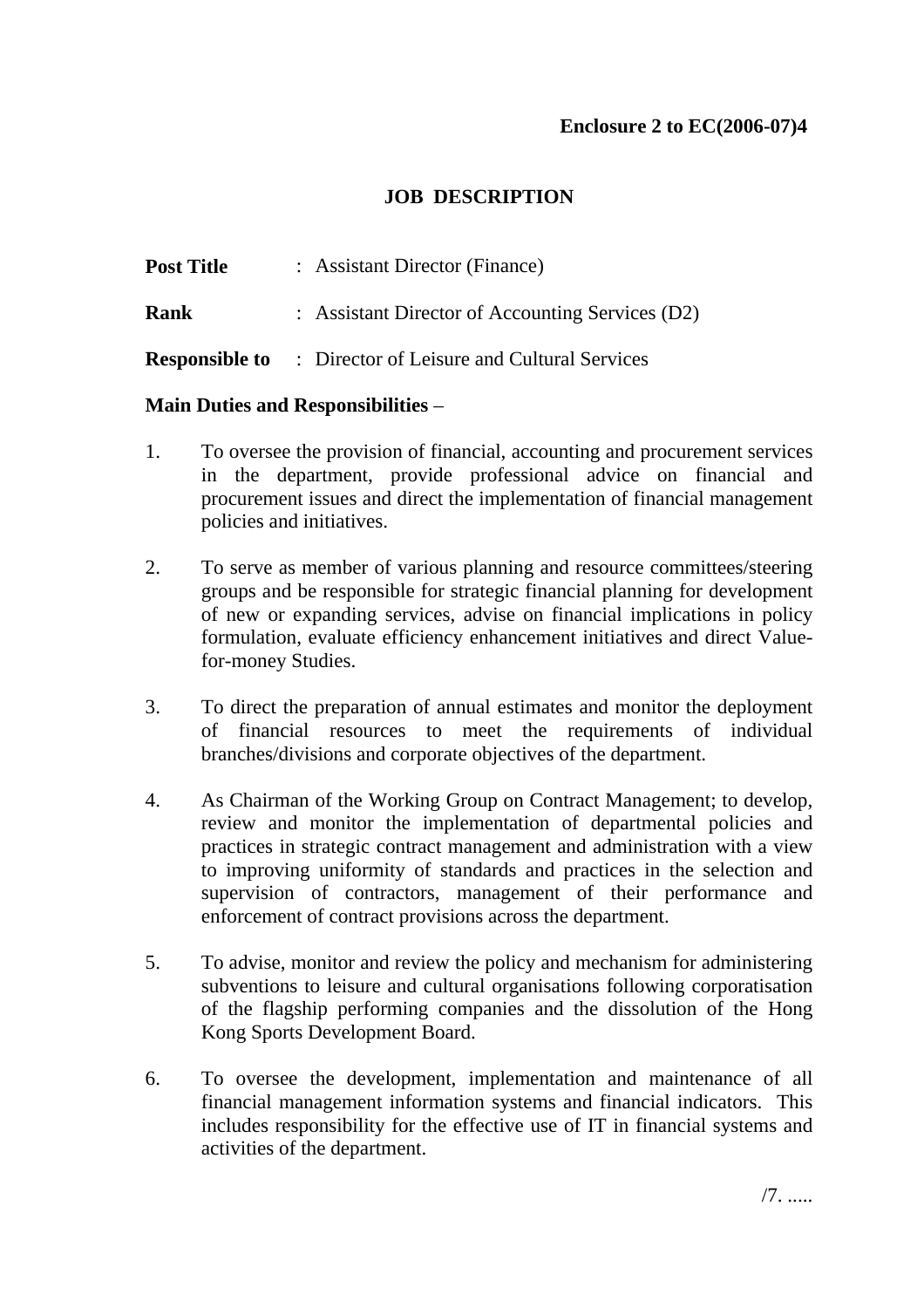- 7. To coordinate reviews of fees and charges on leisure and cultural services in consultation with the Home Affairs Bureau and the Financial Services and the Treasury Bureau in the light of the relevant policy objectives and costing factors.
- 8. To oversee and direct the work of the Management Services and Statistics Section, and provide advice on and support for business process reengineering, cutting red tapes and better modes of service delivery with a view to achieving productivity gains.
- 9. To supervise and oversee the operation of the Information Technology **Section**
- 10. To provide functional support to the Director in supervising the work of the Quality Assurance Section.

----------------------------------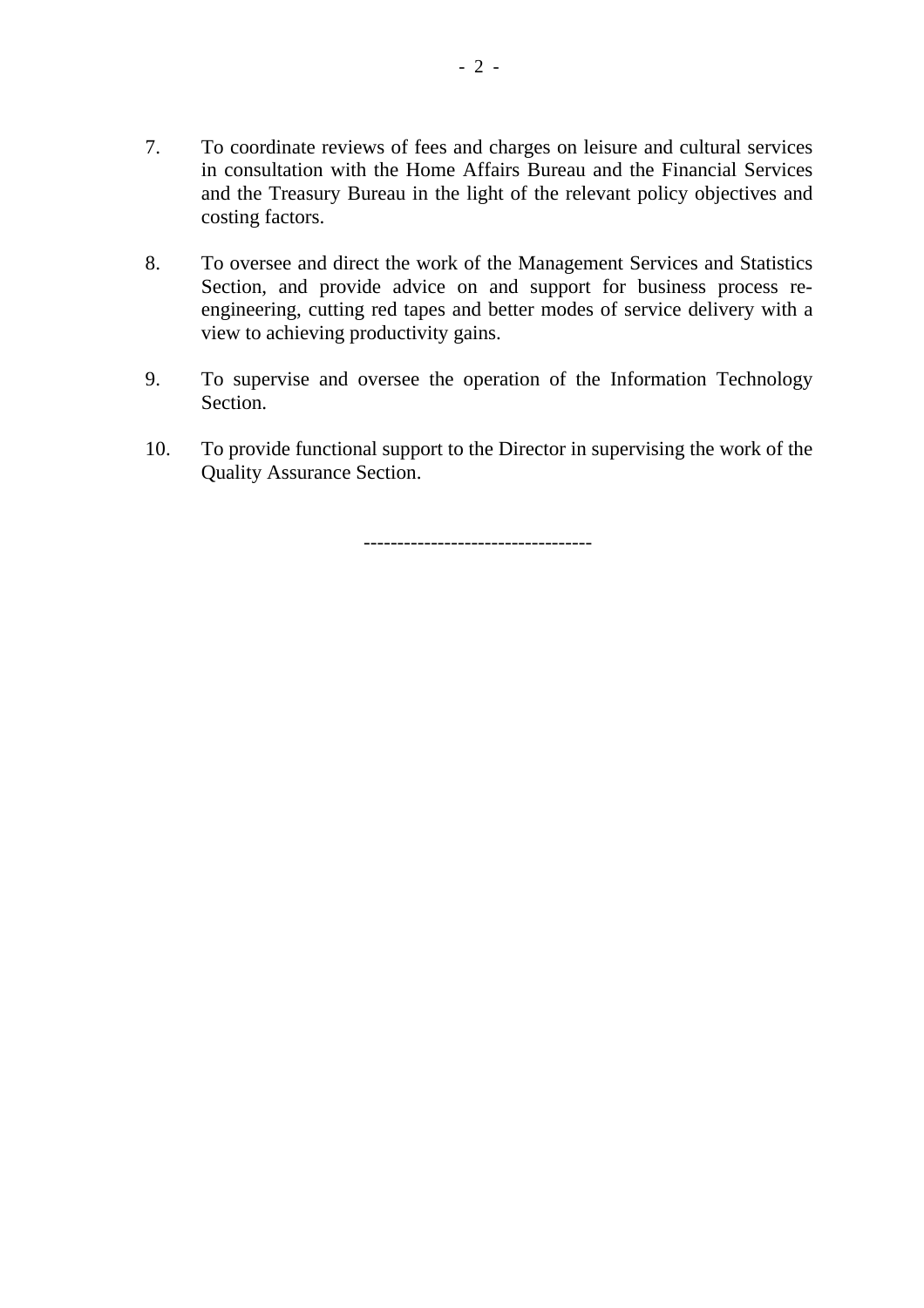#### **JOB DESCRIPTION**

| <b>Post Title</b>     | : Departmental Secretary                    |
|-----------------------|---------------------------------------------|
| Rank                  | : Principal Executive Officer $(D1)$        |
| <b>Responsible to</b> | : Director of Leisure and Cultural Services |

#### **Main Duties and Responsibilities** –

- 1. To supervise and oversee the day-to-day operation of the General Administration Section, Personnel Services Section, Personnel Resources Section, Translation and Interpretation Section and Training Section.
- 2. To supervise and oversee the execution of the department's human resource management functions regarding recruitment, employment terms and benefits, training and development, promotion, establishment control, manpower and succession planning, discipline, conditions of service, etc.
- 3. To devise and provide strategic and logistic support to the senior directorate on formulating and implementing human resource policy and planning.
- 4. To formulate staff relations and staff consultation strategies and action plans, to deal with staff relations and training issues, to serve as a management representative on the Departmental Consultative Committee and to chair the Departmental Training Committee.
- 5. To be the head of all general grades staff in the department and to chair the General Grades Consultative Committee.
- 6. To oversee the provision of administration support to the department, in the areas of office organisation, procedures, security, accommodation, equipment, record-keeping, translation, clerical and secretarial services, etc.
- 7. To provide support to DD(LS) in monitoring the progress of implementation of projects under planning/construction and work with the two operation branches to identify priority projects.
- 8. To formulate and implement strategies on other management initiatives relating to, inter alia, the greater use of Chinese, compliance with the Code on Access to Information, protection of personal data, compliance with discrimination ordinances, occupational safety and health, and promotion of environmental awareness in the department.

-------------------------------